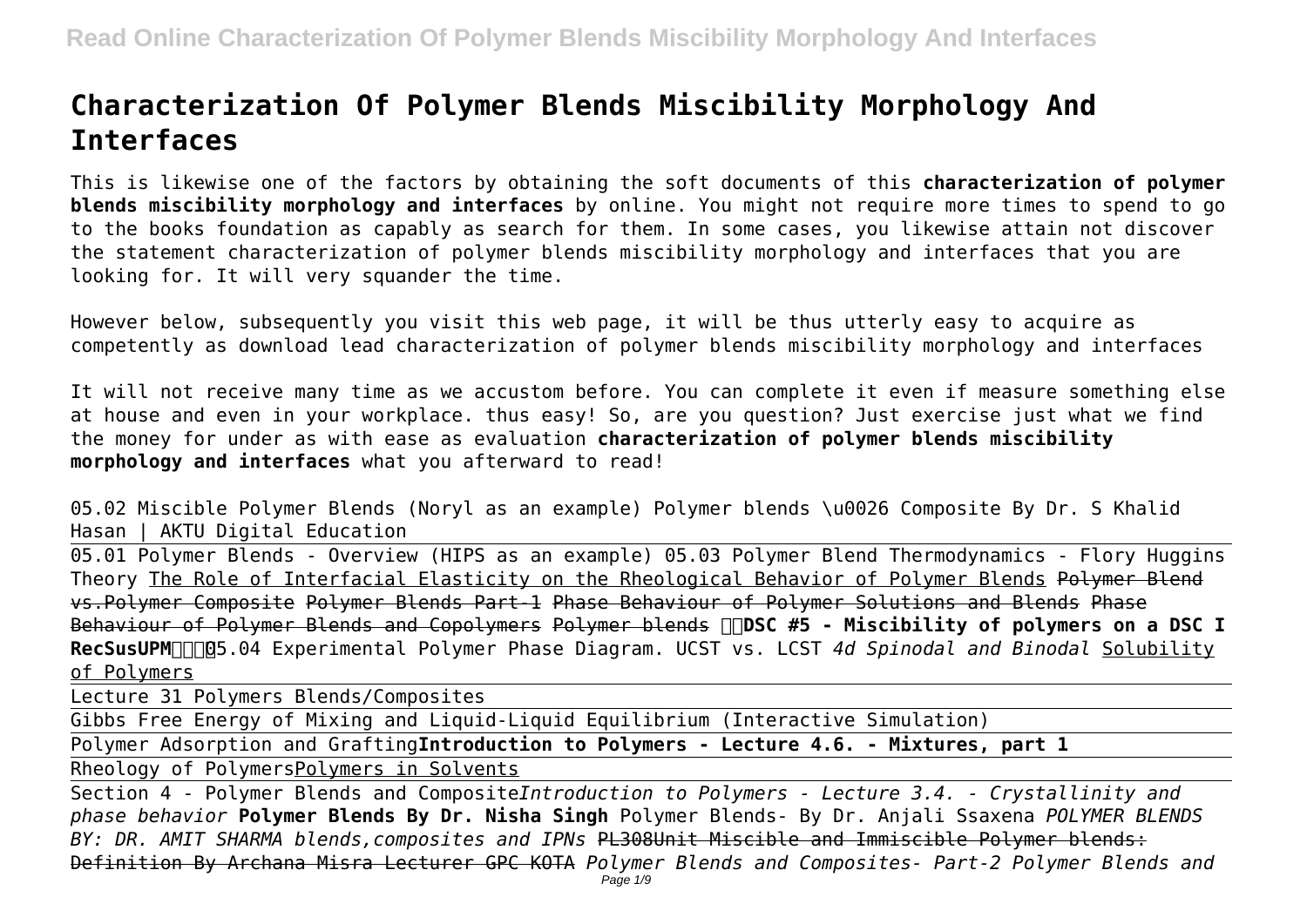*Composites- Part-5* Polymer Blends and Composites- Part-4 Characterization Of Polymer Blends Miscibility attention to the characterization of nanoscale miscibility and interfaces, both in blends involving copolymers and in immiscible blends. The thermodynamics, miscibility, phase separation, morphology and interfaces in polymer blends are also discussed in light of new insights involving the nanoscopic scale.

#### Characterization of Polymer Blends: Miscibility ...

Filling the gap for a reference dedicated to the characterization of polymer blends and their micro and nano morphologies, this book provides comprehensive, systematic coverage in a one-stop, two-volume resource for all those working in the field. Leading researchers from industry and...

#### Characterization of Polymer Blends: Miscibility ...

These methods are compared with each other to assist in determining the best solution for both fundamental and applied problems, paying attention to the characterization of nanoscale miscibility and interfaces, both in blends involving copolymers and in immiscible blends. The thermodynamics, miscibility, phase separation, morphology and interfaces in polymer blends are also discussed in light of new insights involving the nanoscopic scale.

#### Characterization of Polymer Blends: Miscibility ...

Characterization of Polymer Blends: Miscibility, Morphology and Interfaces. Sabu Thomas, Yves Grohens, P. Jyotishkumar. Filling the gap for a reference dedicated to the characterization of polymer blends and their micro and nano morphologies, this book provides comprehensive, systematic coverage in a onestop, two-volume resource for all those working in the field.

#### Characterization of Polymer Blends: Miscibility ...

These methods are compared with each other to assist in determining the best solution for both fundamental and applied problems, paying attention to the characterization of nanoscale miscibility...

#### Characterization of Polymer Blends: Miscibility ...

characterization of polymer blends miscibility morphology and interfaces is available in our digital library an online access to it is set as public so you can download it instantly.

## Characterization Of Polymer Blends Miscibility Morphology ...

Miscibility of polylactide (PLA) and polyhydroxybutyrate (PHB) is studied by the microsecond atomistic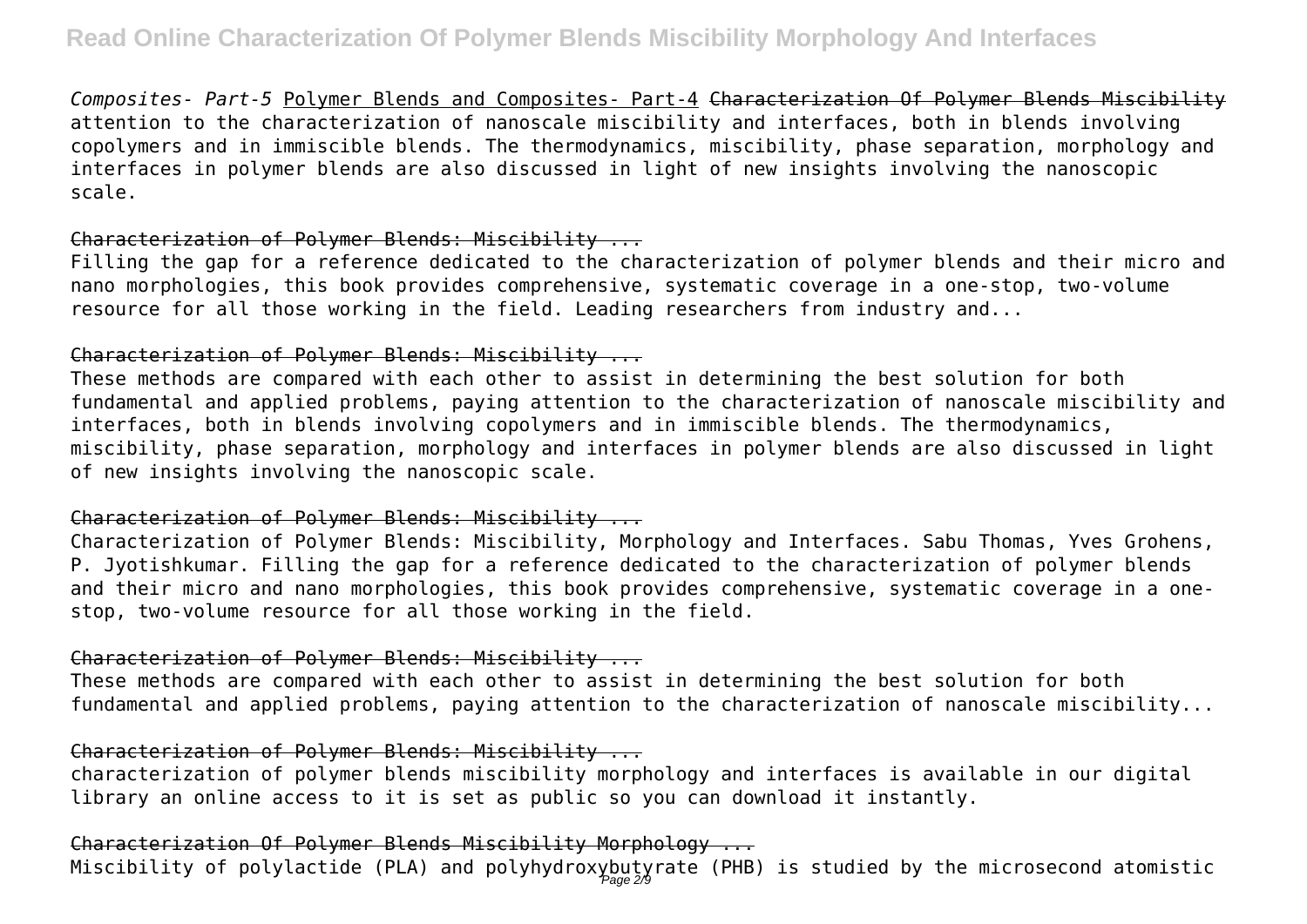molecular dynamics (MD) simulations for the first time.

Characterization of Polymer Blends Miscibility, Morphology ...

26 Characterization of Polymer Blends by Dielectric Spectroscopy and Thermally Simulated Depolarization Current 849 Samy A. Madbouly and Michael R. Kessler 27 Positron Annihilation Spectroscopy: Polymer Blends and Miscibility 877 Chikkakuntappa Ranganathaiah Index 921.

## Characterization of polymer blends : miscibility ...

These methods are compared with each other to assist in determining the best solution for both fundamental and applied problems, paying attention to the characterization of nanoscale miscibility and interfaces, both in blends involving copolymers and in immiscible blends. The thermodynamics, miscibility, phase separation, morphology and interfaces in polymer blends are also discussed in light of new insights involving the nanoscopic scale.

#### Characterization of Polymer Blends | Wiley Online Books

attention to the characterization of nanoscale miscibility and interfaces, both in. blends involving copolymers and in immiscible blends.

#### Characterization of Polymer Blends. Miscibility ...

Compre online Characterization of Polymer Blends: Miscibility, Morphology and Interfaces, de Thomas, Sabu, Grohens, Yves, Jyotishkumar, P. na Amazon. Frete GRÁTIS em ...

#### Characterization of Polymer Blends: Miscibility ...

Compatibilization of Polymer Blends: Micro and Nano Scale Phase Morphologies, Interphase Characterization and Properties offers a comprehensive approach to the use of compatibilizers in polymer blends, examining both fundamental and advanced knowledge in the field.

#### Compatibilization of Polymer Blends | ScienceDirect

Characterization of Polymer Blends and Block Copolymers by Neutron Scattering: Miscibility and Nanoscale Morphology Kell Mortensen 7.1 Introduction The interaction between materials and radiation takes a variety of forms, includ-ing absorption and fluorescence, refraction, scattering and reflection. These types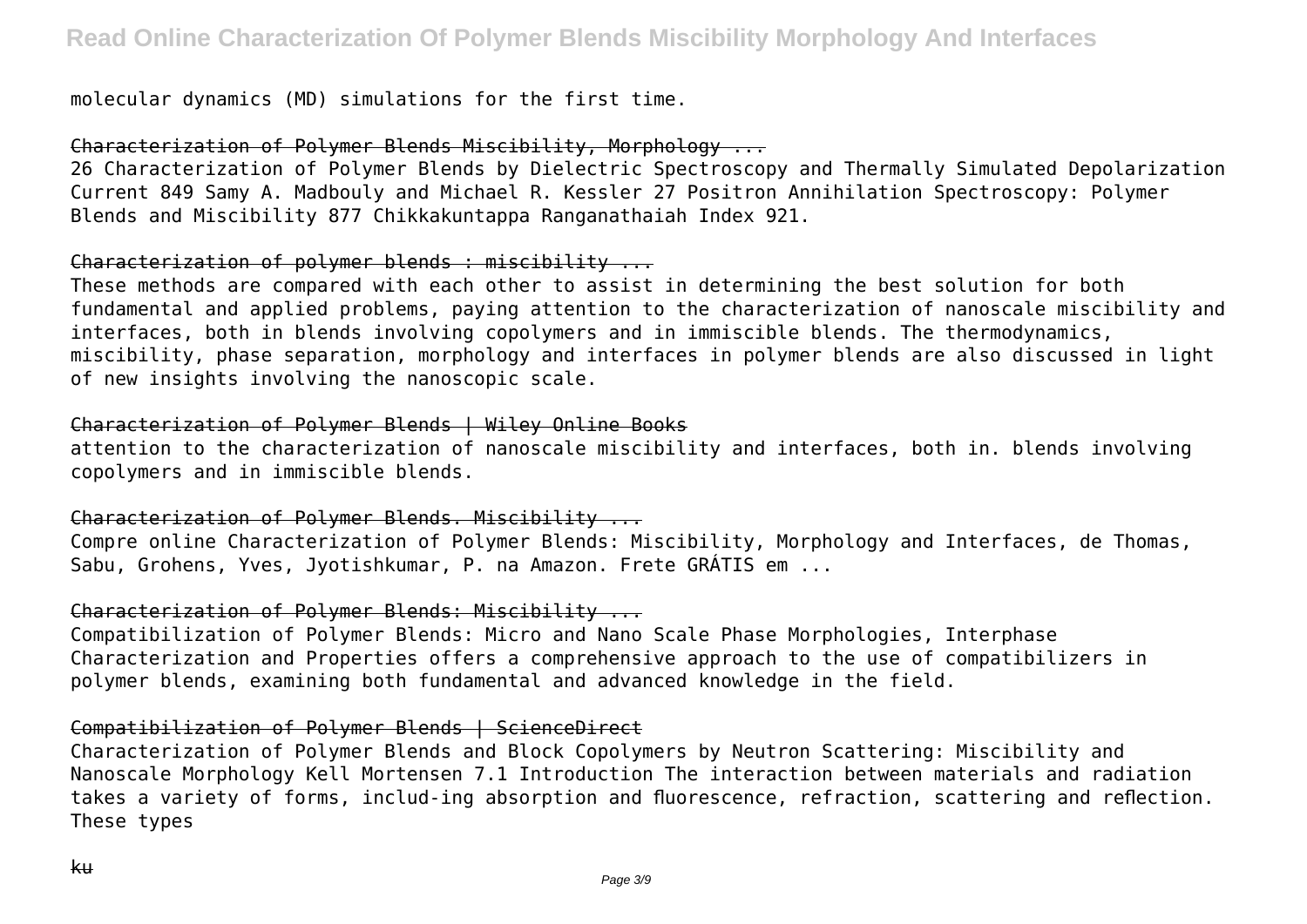The miscible polymer blend is homogeneous down to the molecular level, has a negative value of ΔG m ≈ ΔH m ≤ 0, and a positive second derivative ∂ 2 ΔG m /∂φ 2 > 0. The immiscible blend has a positive value of the free energy of mixing:  $\Delta G$  m  $\approx$   $\Delta H$  m  $>$  0. •

#### Polymer Blends - an overview | ScienceDirect Topics

Department of Polymer Chemistry, Faculty of Engineering, Kyoto University, Kyoto 606, Japan Received June 18,1990; Revised Manuscript Received September 25,1990 ABSTRACT: The miscibility of amorphous, vinyl polymers depends upon the molecular weights and tac-ticities of the blend components. In this investigation blends of polystyrene (PS) and poly(vinyl methyl

#### Tacticity effects on polymer blend miscibility

These methods are compared with each other to assist in determining the best solution for both fundamental and applied problems, paying attention to the characterization of nanoscale miscibility and interfaces, both in blends involving copolymers and in immiscible blends. The thermodynamics, miscibility, phase separation, morphology and interfaces in polymer blends are also discussed in light of new insights involving the nanoscopic scale.

#### Characterization of Polymer Blends on Apple Books

Blending is a simple and effective route to develop new materials with tailored properties, and this review reports the advances in the field of biodegradable polymer blends with both natural and synthetic polymers. First, the theoretical background necessary to understand the miscibility behaviors observed in real polymer blends are provided.

#### Miscible Blends Based on Biodegradable Polymers ...

Compatibilization of Polymer Blends: Micro and Nano Scale Phase Morphologies, Interphase Characterization and Properties offers a comprehensive approach to the use of compatibilizers in polymer blends, examining both fundamental and advanced knowledge in the field.

Filling the gap for a reference dedicated to the characterization of polymer blends and their micro and nano morphologies, this book provides comprehensive, systematic coverage in a one-stop, two-volume resource for all those working in the field. Leading researchers from industry and academia, as well as from government and private research institutions around the world summarize recent technical advances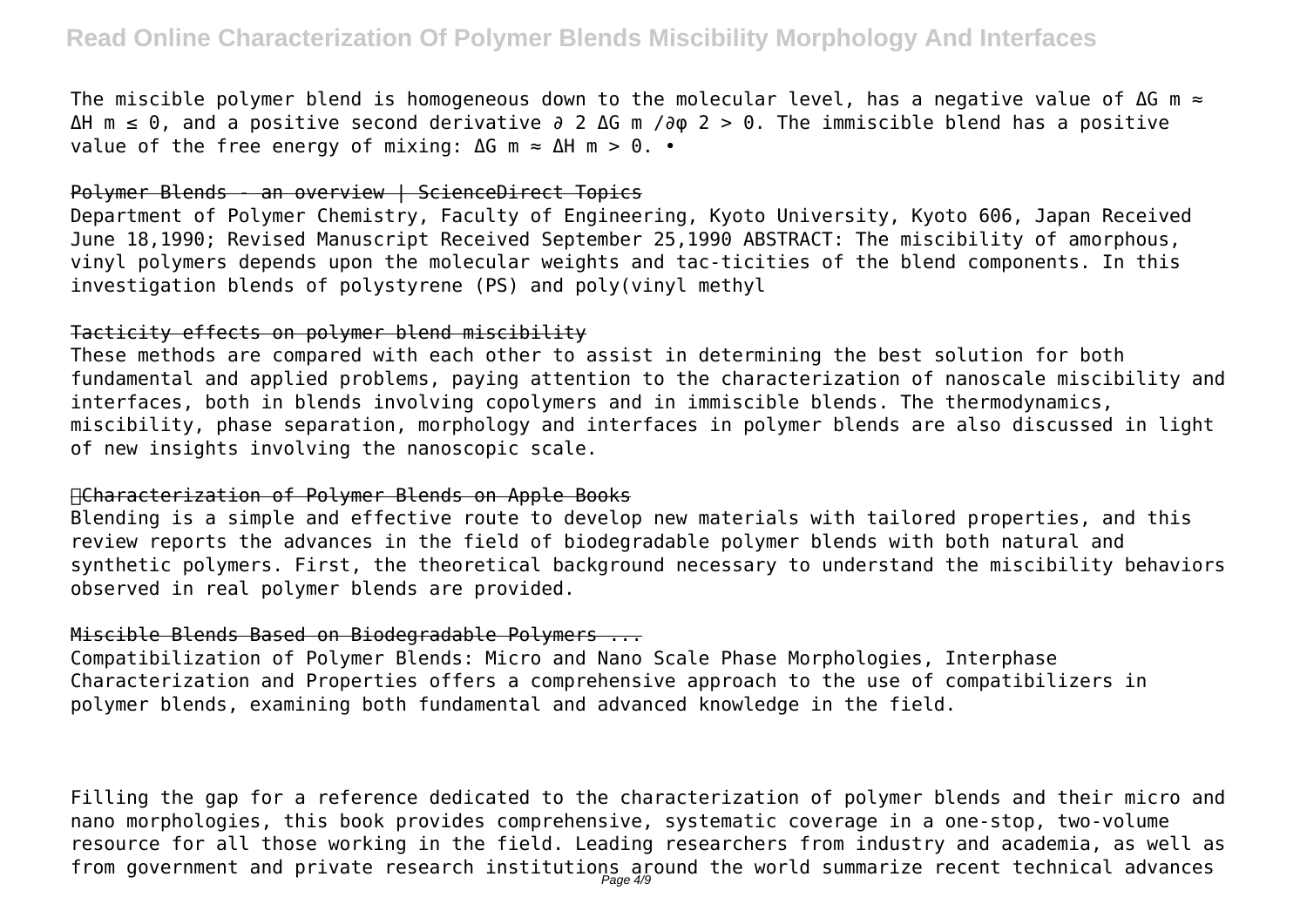# **Read Online Characterization Of Polymer Blends Miscibility Morphology And Interfaces**

in chapters devoted to their individual contributions. In so doing, they examine a wide range of modern characterization techniques, from microscopy and spectroscopy to diffraction, thermal analysis, rheology, mechanical measurements and chromatography. These methods are compared with each other to assist in determining the best solution for both fundamental and applied problems, paying attention to the characterization of nanoscale miscibility and interfaces, both in blends involving copolymers and in immiscible blends. The thermodynamics, miscibility, phase separation, morphology and interfaces in polymer blends are also discussed in light of new insights involving the nanoscopic scale. Finally, the authors detail the processing-morphology-property relationships of polymer blends, as well as the influence of processing on the generation of micro and nano morphologies, and the dependence of these morphologies on the properties of blends. Hot topics such as compatibilization through nanoparticles, miscibility of new biopolymers and nanoscale investigations of interfaces in blends are also addressed. With its application-oriented approach, handpicked selection of topics and expert contributors, this is an outstanding survey for anyone involved in the field of polymer blends for advanced technologies.

Compatibilization of Polymer Blends: Micro and Nano Scale Phase Morphologies, Interphase Characterization and Properties offers a comprehensive approach to the use of compatibilizers in polymer blends, examining both fundamental and advanced knowledge in the field. The book begins by introducing polymer blends, describing thermodynamics, miscibility, and phase separation, and explaining the main concepts of compatibilization. Other sections cover theoretical approaches for nearly compatible blends, incompatible blends, nanofillers, physical compatibilization, reactive compatibilization, morphological and structural characterization, and physico-mechanical characterization. Finally, key application areas are covered, including biomedical applications, packaging and automobile engineering. While this book will be a highly valuable reference source for academics, researchers and postgraduate students interested in polymer blends, it will also be ideal for anyone involved in the fields of polymer science, polymer chemistry, polymer physics, materials science, scientists, R&D professionals, and engineers in involved in the development or engineering of polymer products. Offers detailed and systematic coverage of essential and advanced topics relating to the compatibilization of polymer blends Presents a critical analysis of the effect of compatibilization on morphology and thermal, mechanical, electrical and viscoelastic properties of polymer blends Draws on novel studies and state-of-the-art research, discussing the latest issues and developments

Polymer blends offer properties not easily obtained through the use of a single polymer, including the ability to withstand high temperatures. High Temperature Polymer Blends outlines the characteristics, developments, and use of high temperature polymer blends. The first chapter introduces high temperature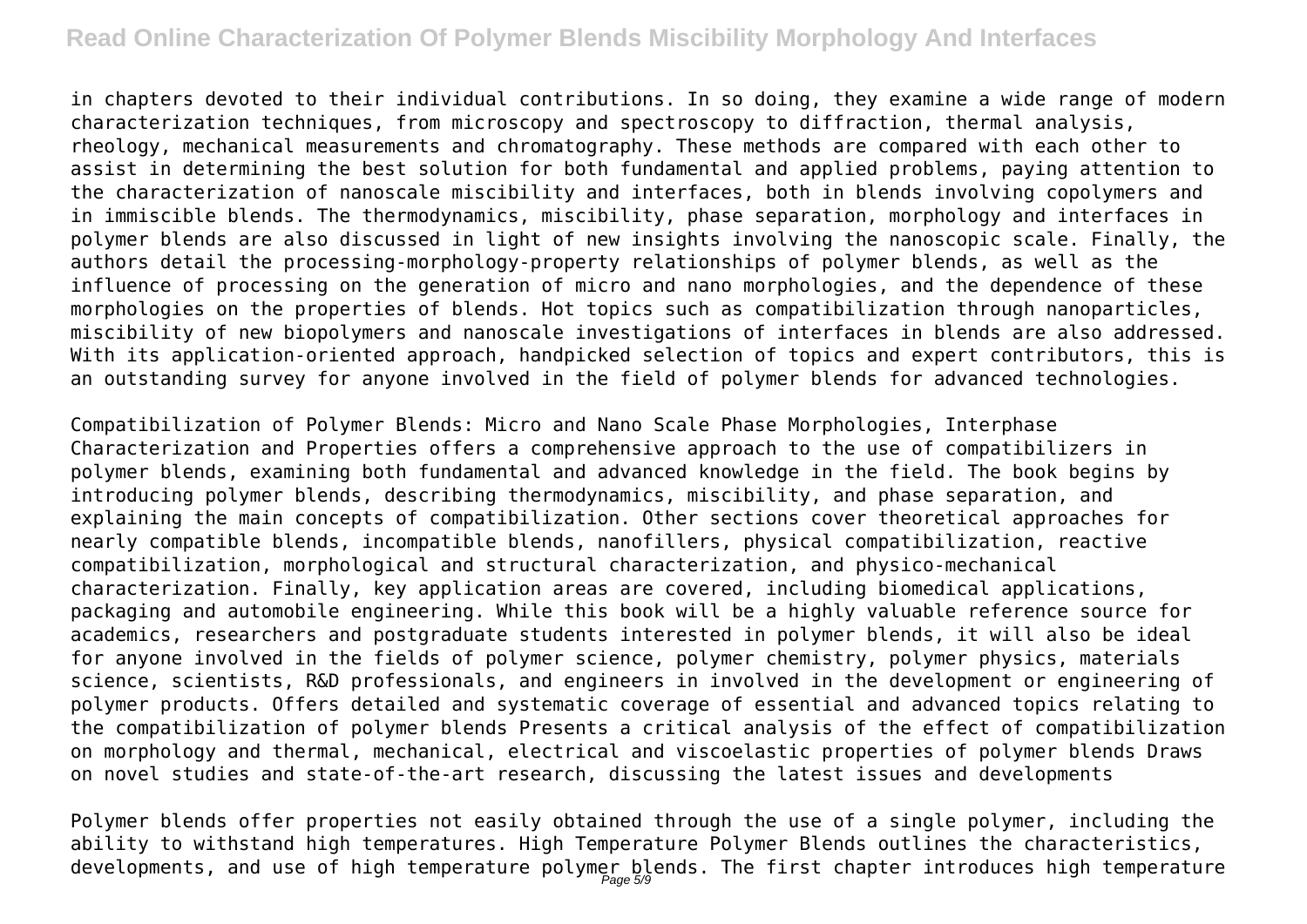# **Read Online Characterization Of Polymer Blends Miscibility Morphology And Interfaces**

polymer blends, their general principles, and thermodynamics. Further chapters go on to deal with the characterization of high temperature polymer blends for specific uses, such as fuel cells and aerospace applications. The book discusses different types of high temperature polymer blends, including liquid crystal polymers, polysulfones, and polybenzimidazole polymer blends and their commercial applications. High Temperature Polymer Blends provides a key reference for material scientists, polymer scientists, chemists, and plastic engineers, as well as academics in these fields. Reviews characterization methods and analysis of the thermodynamic properties of high temperature polymer blends Reviews the use of materials such as liquid crystals as reinforcements as well as applications in such areas as energy and aerospace engineering

Nanostructured Immiscible Polymer Blends: Migration and Interface covers a wide range of nanoparticle types, emphasizing the mechanisms and parameters involved in the migration of nanofillers inside immiscible polymer blends. This book explores the influence of nanoparticle migration on the localization, and hence, morphology development, electrical conductivity, and met-rheological properties of blended composite materials. As the influence of solid particles, ranging in size from several hundred nanometers to a few microns in immiscible polymer blends has been extensively studied for use as compatibilizers, morphology stabilizers, and reinforcement agents, this book is a timely resource. Outlines techniques used to prepare nanoparticles-modified immiscible polymer blend composites Explains the structural and morphological development, and melt-state rheological behaviors of nanoparticles-modified immiscible polymer blend composites Discusses major industrial applications

This book with software provides powerful tools for the analysis, prediction and creation of new polymer blends, an area of significant commercial potential. The R&D approaches and methods described in the book have attracted the interest of polymer R&D leaders in industry, and have been put into use in several major chemical companies. The companion set of computer programs speeds and facilitates work in this area. FROM THE AUTHORS' PREFACE: During the 1980's a steadily increasing number of compatible systems [polymer blends] have been reported. We believe that miscible mixtures will prove to be fairly common and the purpose of this book is to explore the circumstances in which single phase materials can be obtained. We will also describe a model for the phase behavior of these mixtures which we believe to have a predictive value, or be used as a practical guide to polymer miscibility. Our approach is based on the use of association models which have until recently been largely ignored in treating hydrogen bonding in polymer mixtures. They have most frequently been applied to mixtures of alcohols with simple hydrocarbons, where the equilibrium constants used to describe association have most frequently been determined by a fit to thermodynamic data (e.g., vapor pressures, heat of mixing). In our work we have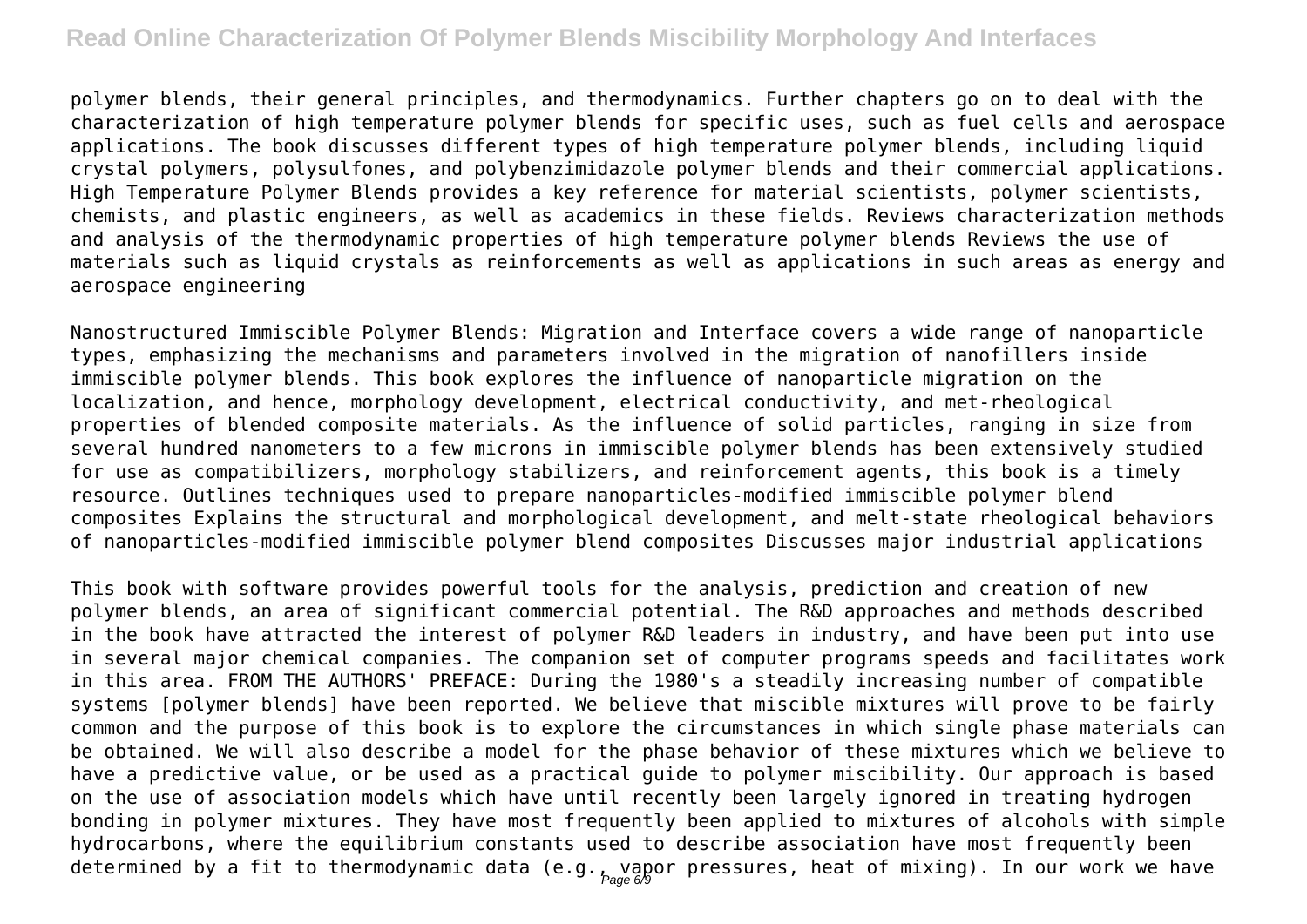## **Read Online Characterization Of Polymer Blends Miscibility Morphology And Interfaces**

sought to, first, adapt this approach to a description of the phase behavior of polymer mixtures; second, develop spectroscopic methods that provide an independent measurement of the equilibrium constants. Our purpose in this book is to explore and describe this approach and illustrate its broad utility. We address two overlapping yet different audiences. One would be primarily interested in the broad nature of this approach and the practical applications of a simple model. The second would be more interested in the derivations of the equations and some of the fundamental aspects of the spectroscopy of these systems. Accordingly this book is in the form of a sandwich. We begin with a brief introduction to theories of mixing and the phase behavior of polymeric mixtures, followed by a practical guide to polymer miscibility. This chapter also serves to identify the types of systems in which, by copolymerization or other means, one might introduce the appropriate hydrogen bonding functional groups and obtain a miscible system. The [main substance] of this book is in [the] chapters where fundamental aspects of hydrogen bonds, spectroscopy and the application of association models are described. We also offer [separately] computer programs that calculate and display many of the important quantities described in this book (e.g., the stoichiometry of hydrogen bonding and its relationship to infrared measurements, phase behavior, etc.). In our view one can obtain a good feel for the miscibility of many systems with these programs.

Rheology of Polymer Blends and Nanocomposites: Theory, Modelling and Applications focuses on rheology in polymer nanocomposites. It provides readers with a solid grounding in the fundamentals of rheology, with an emphasis on recent advancements. Chapters explore potential future applications for nanocomposites and polymer blends, giving readers a thorough understanding of the specific features derived from rheology as a tool for the study of polymer blends and nanocomposites. This book is ideal for industrial and academic researchers in the field of polymer blends and nanocomposites, but is also a great resource for anyone who wants to learn about the applications of rheology. Sets out the principles of rheology as it is applied to polymer blends and nanocomposites Demonstrates how rheological techniques are best applied to different classes of nanocomposites Assesses the opportunities and major challenges of rheological approaches to polymer blends and nanocomposites

This book with software provides powerful tools for the analysis, prediction and creation of new polymer blends, an area of significant commercial potential. The R&D approaches and methods described in the book have attracted the interest of polymer R&D leaders in industry, and have been put into use in several major chemical companies. The companion set of computer programs speeds and facilitates work in this area. FROM THE AUTHORS' PREFACE: During the 1980's a steadily increasing number of compatible systems [polymer blends] have been reported. We  $_{\it Page~7/9}^{}$ eve that miscible mixtures will prove to be fairly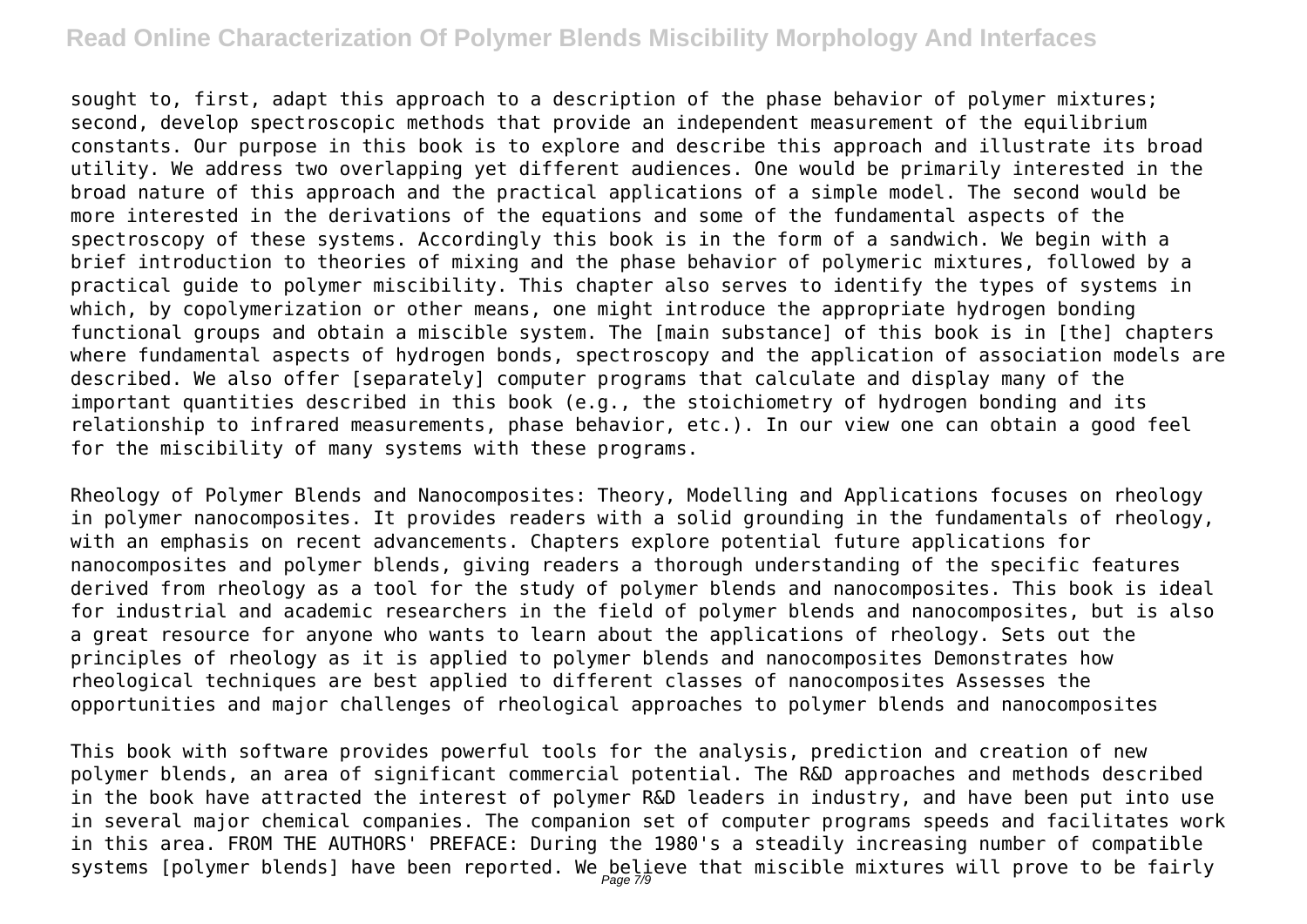common and the purpose of this book is to explore the circumstances in which single phase materials can be obtained. We will also describe a model for the phase behavior of these mixtures which we believe to have a predictive value, or be used as a practical guide to polymer miscibility. Our approach is based on the use of association models which have until recently been largely ignored in treating hydrogen bonding in polymer mixtures. They have most frequently been applied to mixtures of alcohols with simple hydrocarbons, where the equilibrium constants used to describe association have most frequently been determined by a fit to thermodynamic data (e.g., vapor pressures, heat of mixing). In our work we have sought to, first, adapt this approach to a description of the phase behavior of polymer mixtures; second, develop spectroscopic methods that provide an independent measurement of the equilibrium constants. Our purpose in this book is to explore and describe this approach and illustrate its broad utility. We address two overlapping yet different audiences. One would be primarily interested in the broad nature of this approach and the practical applications of a simple model. The second would be more interested in the derivations of the equations and some of the fundamental aspects of the spectroscopy of these systems. Accor

Polymer Blends, Volume 1 highlights the importance of polymer blends as a major new branch of macromolecular science. Topics range from polymer-polymer compatibility and the statistical thermodynamics of polymer blends to the phase separation behavior of polymer-polymer mixtures, transport phenomena in polymer blends, and mechanical properties of multiphase polymer blends. The optical behavior, solid state transition behavior, and rheology of polymer blends are also discussed. This book is organized into 10 chapters and begins with an overview of polymer blends, with emphasis on terminology and the effect of molecular weight on the thermodynamics of polymer blends as well as phase equilibria and transitions. The discussion then turns to the miscibility of homopolymers and copolymers, in bulk and in solution, from the experimental and theoretical viewpoints. The chapters that follow explore the statistical thermodynamics of polymer blends, paying particular attention to the Flory and lattice fluid theories, along with the phase relationship in polymer mixtures. The interfacial energy, structure, and adhesion between polymers in relation to the properties of polymer blends are considered. The final chapter examines the phenomena of low molecular weight penetrant transport. Currently accepted models for unsteady-state and steady-state permeation of polymeric materials are presented. A discussion of unsteady-state absorption and desorption behavior observed in a variety of polymer blends complements the treatment of permeation behavior. This book is intended to provide academic and industrial research scientists and technologists with a broad background in current principles and practice concerning mixed polymer systems.